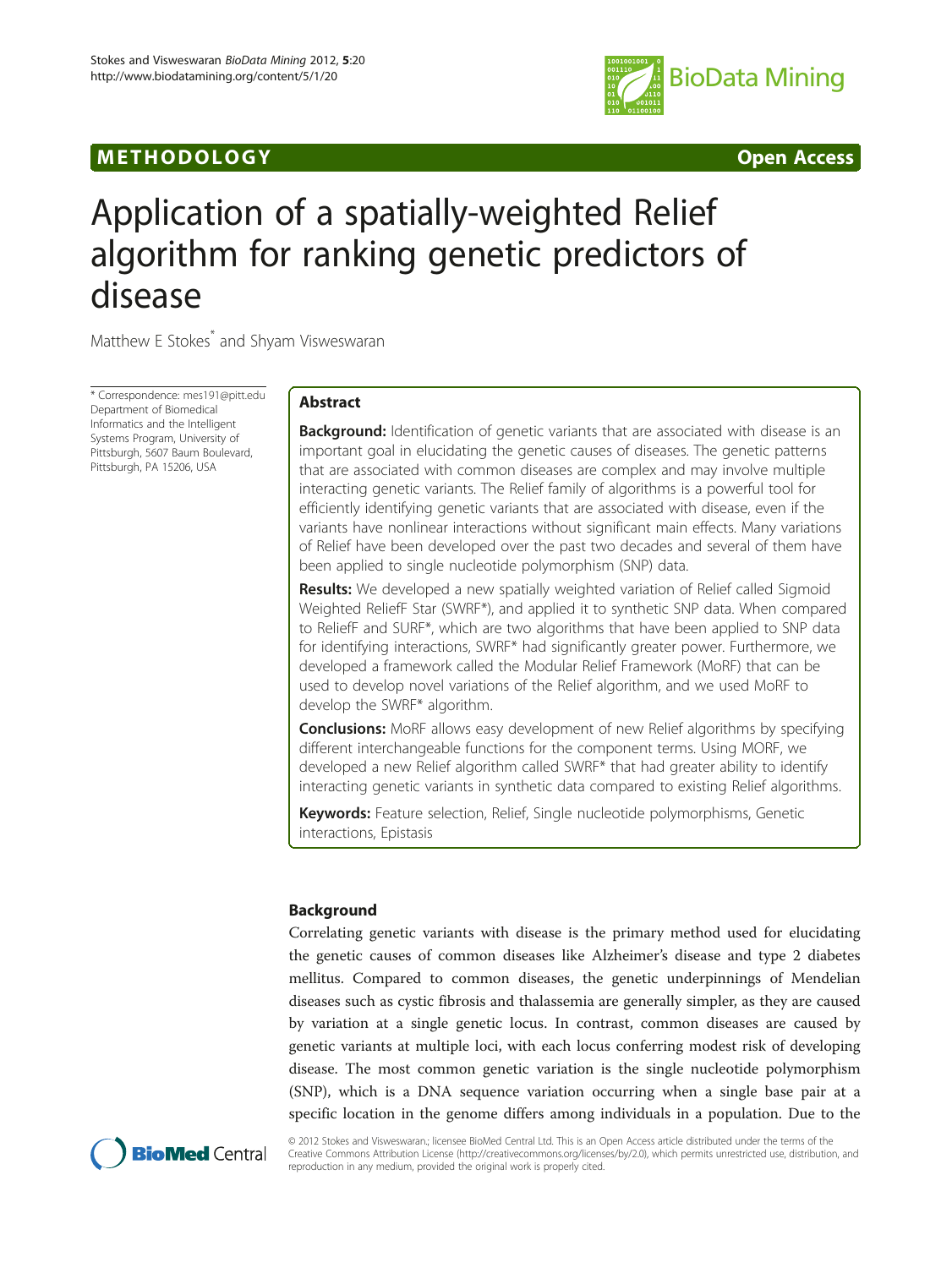rapidly falling cost of genotyping, the volume of genomic data available to researchers is growing very quickly. A key challenge in the analyses of such data is to develop computational methods that efficiently identify complex associations between genetic variants (such as SNPs) and disease [\[1](#page-9-0)].

One example of a complex interaction among genetic variants is epistasis, wherein the genetic variants interact in a nonlinear fashion in their association with disease. Epistatic effects are particularly difficult for many algorithms to detect, because they may require examination of interacting genetic variants taken together, rather than one at a time. Because the number of potential interactions grows exponentially with the number of variants being examined, it is not computationally feasible to evaluate every potential higher order interaction in high-dimensional data. Many current methods address this problem by using a two stage procedure where they identify a subset of variants associated with disease in a univariate fashion in the first stage, and then evaluate interactions only within this smaller set of variants in the second stage [\[2](#page-9-0)]. However, if epistatic variants have small or no main effects, the univariate selection in the first stage will exclude the epistatic variants so that they are not even considered in the second stage. One approach to overcoming this weakness is to use methods in the first stage that will identify variants with main effects, interaction effects, and both main and interaction effects. The Relief algorithms are an excellent candidate for application in the first stage since it is capable of identifying variants with both main and interaction effects.

The Relief algorithms are a family of attribute weighting algorithms that can efficiently identify associations between attributes (e.g., SNPs) and the class (e.g., disease status) even if the attributes have nonlinear interactions (e.g., epistatic) without significant main effects [[3,4](#page-9-0)]. These algorithms run in time  $O(n^2a)$ , where *n* is the number of samples and *a* is the number of attributes. For SNP data, typically  $a \gg n$ , making Relief algorithms particularly attractive for this domain. In the next section, we briefly describe the original Relief algorithm, and in the section after that we describe extensions of Relief that have been applied to SNP data.

#### Relief

The Relief algorithm was first described by Kira and Rendell [\[3\]](#page-9-0) as a simple, fast, and effective approach to attribute weighting. The output of the Relief algorithm is a weight between −1 and 1 for each attribute, with more positive weights indicating more predictive attributes. The pseudocode for Relief is shown below. The weight of an attribute is updated iteratively as follows. A sample is selected from the data, and the nearest neighboring sample that belongs to the same class *(nearest hit)* and the nearest neighboring sample that belongs to the opposite class (nearest miss) are identified. A change in attribute value accompanied by a change in class leads to upweighting of the attribute based on the intuition that the attribute change could be responsible for the class change. On the other hand, a change in attribute value accompanied by no change in class leads to downweighting of the attribute based on the observation that the attribute change had no effect on the class. This procedure of updating the weight of the attribute is performed for a random set of samples in the data or for every sample in the data. The weight updates are then averaged so that the final weight is in the range [−1, 1]. The attribute weight estimated by Relief has a probabilistic interpretation. It is proportional to the difference between two conditional probabilities, namely, the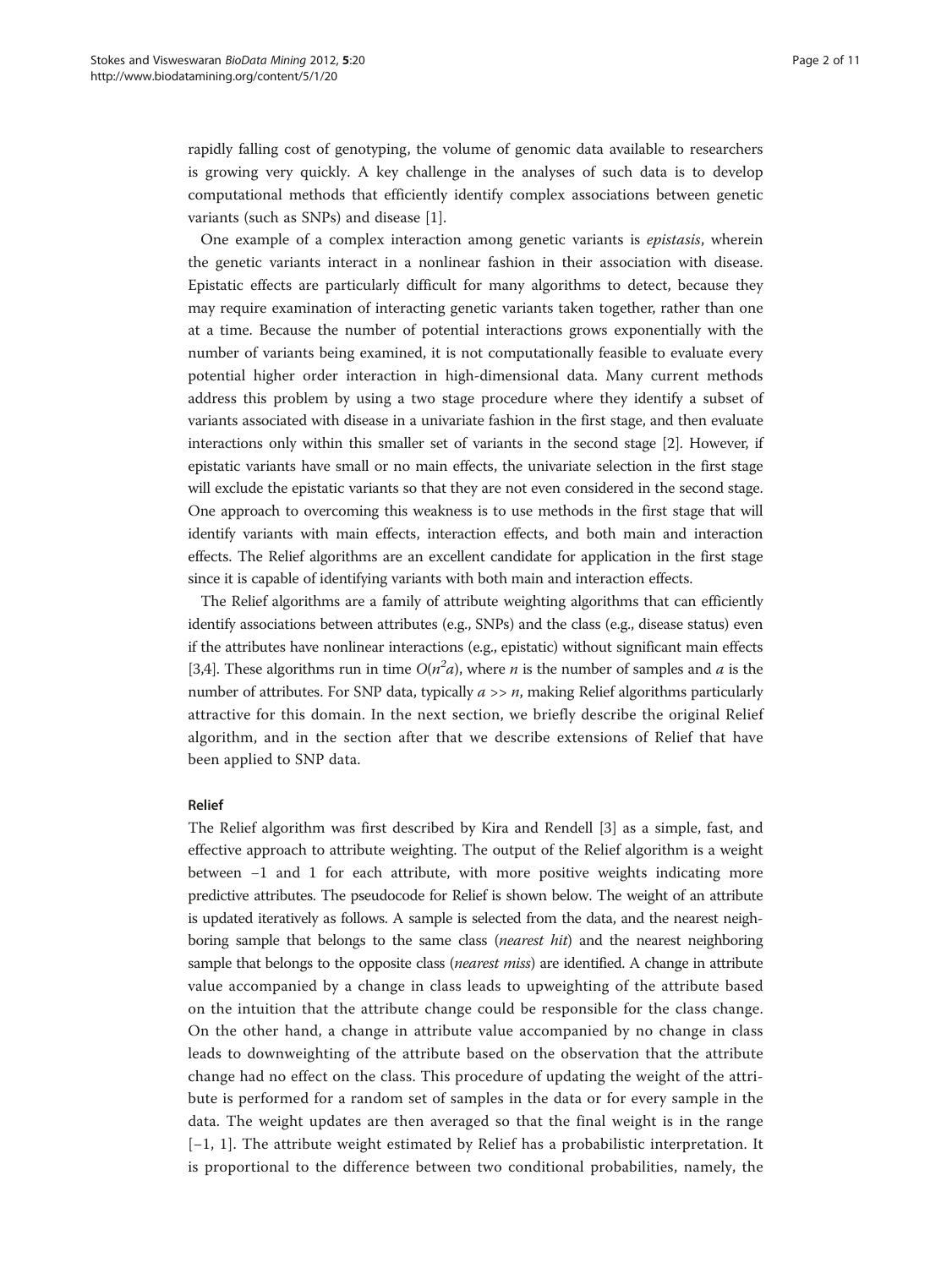probability of the attribute's value being different conditioned on the given nearest miss and nearest hit respectively [[5\]](#page-9-0).

set  $W[a] = 0$  for each attribute a for  $i = 1$  to  $n$  do select sample  $s_i$  from data at random find nearest hit  $s_h$  and nearest miss  $s_m$ for each attribute a do  $\Delta W_i[a] = diff(a, s_i, s_m) - diff(a, s_i, s_h)$  $W[a] = W[a] + \Delta W_i[a]$ end for end for for each attribute a do  $W[a] = W[a]/n$ end for where  $diff(a, s_i, s_j) = 0$ , if  $s_i[a] = s_i[a]$  $= 1$ , if  $s_i[a] \neq s_i[a]$ 

#### ReliefF, SURF, and SURF\*

The ReliefF algorithm extends Relief to deal with data that is noisy, incomplete, and has more than two classes. The original Relief algorithm uses 2 neighboring samples (1 nearest hit and 1 nearest miss) during each iteration of the outer for loop in the pseudocode above. ReliefF uses  $2k$  neighboring samples (k nearest hits and k nearest misses), and averages their contributions to update the attribute weights [\[6](#page-9-0)]. In contrast to most other feature ranking or feature selection methods that consider attributes univariately, Relief algorithms are able to capture attribute interactions because the global distance measure which defines sample proximity is a multivariate function. However, because the nearest neighbors are identified by a distance measure that incorporates all attributes, the presence of many irrelevant or noisy attributes (as in SNP data) can lead to suboptimal identification of nearest neighbors.

In Relieff, as the number of nearest neighbors of each class (parameter  $k$ ) is varied, a trade-off occurs. The addition of more neighbors decreases the algorithm's susceptibility to noise. However, the inclusion of more neighbors leads to decreased ability in identifying locally interacting attributes. In ReliefF, the number of nearest neighbors used is a userspecified parameter that is constant from iteration to iteration. Spatially sensitive variations of ReliefF, on the other hand, use a neighborhood of constant spatial dimensions, rather than a constant number of neighbors. In densely populated regions of the sample space, more nearby neighbors are used, improving the discriminative power of the algorithm. Conversely, in sparsely populated regions of the sample space, fewer neighbors are used to update the attribute weights. This improves performance because distant uninformative neighbors are not used in order to meet a k neighbor quota, as in ReliefF [\[7\]](#page-9-0).

The most recently described spatially sensitive methods are Spatially Uniform ReliefF (SURF) and SURF\* (called "SURF star"). SURF uses all neighbors found within a certain distance threshold to update the attribute weights. SURF\* uses both nearby and distant neighbors to update the attribute weights. Nearby neighbors are used to update the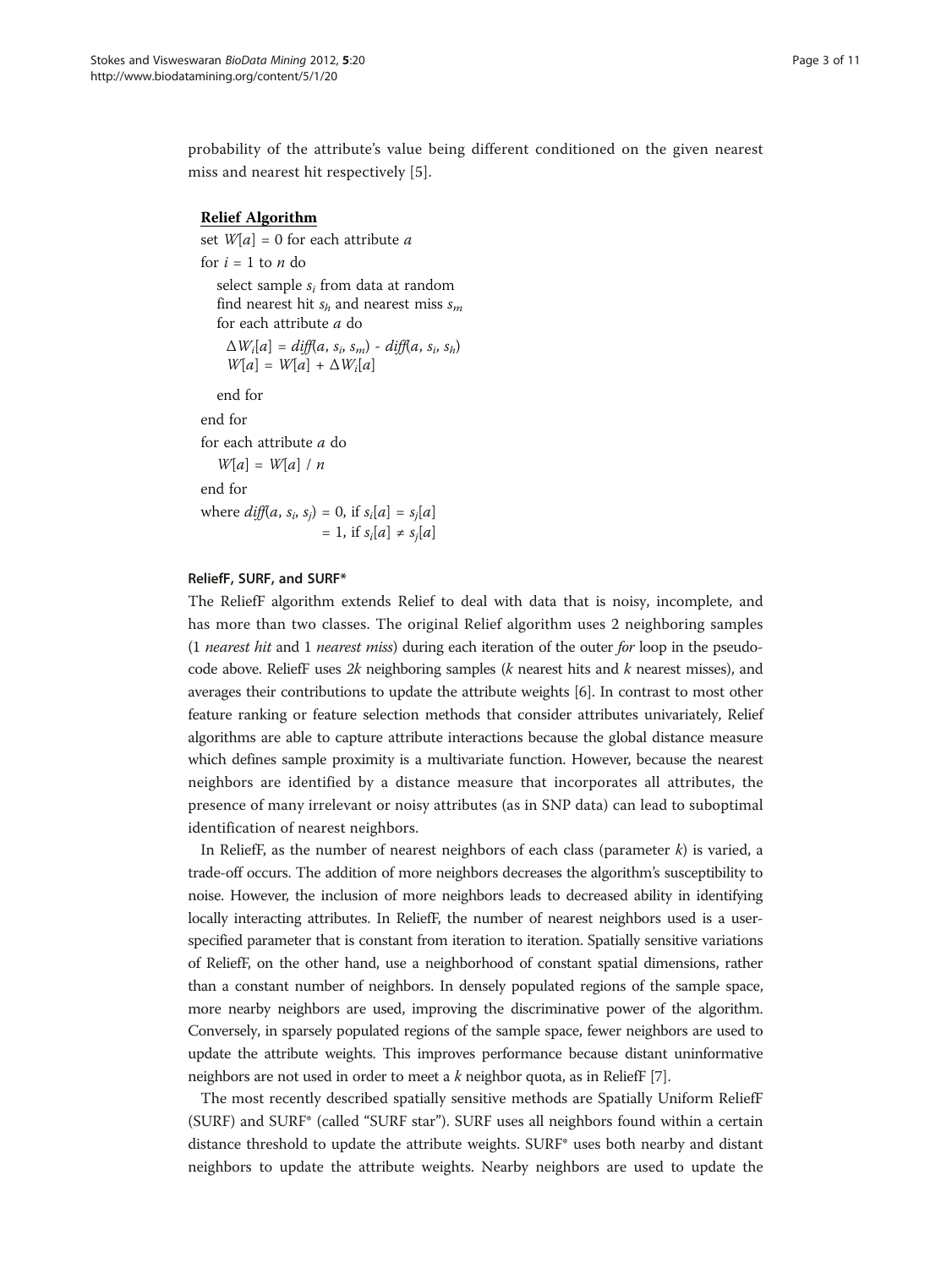<span id="page-3-0"></span>attributes weights in the same way as SURF. In addition, SURF\* uses the distant neighbors to update the attribute weights in a manner opposite to the weight update rule used for the nearby neighbors. SURF\* has been applied to synthetic genomic data and has been shown to be more accurate than ReliefF and SURF in identifying interacting genetic variants [[8\]](#page-9-0).

Iterative variations of ReliefF exist, and some have greater accuracy than the corresponding non-iterative variations [[9\]](#page-9-0). Tuned ReliefF (TuRF), for example, reduces the effect of noisy attributes by dropping the least predictive attributes from the dataset and running ReliefF iteratively [[10\]](#page-10-0). Because TuRF essentially runs ReliefF multiple times, improvement of the underlying algorithm will improve the iterative results. As such, we focus our attention on non-iterative variations of Relief.

In this paper, we formulate a new variation of Relief called Sigmoid Weighted ReliefF Star (SWRF\*). We evaluate SWRF\* on synthetic data and compare its performance to that of ReliefF and SURF\*. We also present a framework called the Modular Relief Framework (MoRF) that can be used to develop novel variations of Relief. MoRF facilitates the formulation of new variations of Relief by allowing the specification of new functions for component terms. The SWRF\* algorithm was developed using the MoRF framework. In contrast to previous variations of Relief, SWRF\* utilizes a soft neighbor weighting kernel.

#### Results and discussion

Our work generated two main results. First, we present the MoRF framework, which can specify different variations of Relief by using component functions. Next, we use MoRF to formulate SWRF\* and we evaluate SWRF\* on synthetic genomic datasets.

#### Modular Relief Framework (MoRF)

We now describe a framework that abstracts the common features of the Relief algorithms. This framework has several component terms; a distinct specification of each of these terms leads to the formulation of a distinct variation of Relief. The output is a weight for each attribute, which is computed iteratively over samples. The change in the weight for attribute *a* based on sample  $s_i$  is computed as:

$$
\Delta W_i[a] = \frac{\sum_{s_j \in S} c(s_i, s_j) diff(a, s_i, s_j) f(dist_{ij})}{\sum_{s_j \in S} |f(dist_{ij})|}
$$
(1)

where  $\Delta W_i[a]$  is the change in the weight for attribute a based on sample  $s_i$ . The final weight  $W[a]$  is simply the average of the individual updates, taken over a set of samples S. That is,  $W[a] = \frac{1}{n} \sum_{n=1}^{n}$  $\frac{1}{i=1}$  $\Delta W_i[a]$  where *n* is the cardinality of *S*. The set *S* may constitute the entire dataset or a randomly selected subset of the dataset. We also have:

$$
c(s_i, s_j) = \begin{cases} -1 & \text{if class}(s_i) = class(s_j) \\ 1 & \text{if class}(s_i) \neq class(s_j) \end{cases}
$$
 (2)

$$
diff(a, s_i, s_j) = \begin{cases} 0 & \text{if } s_i[a] = s_j[a] \\ 1 & \text{if } s_i[a] \neq s_j[a] \end{cases}
$$
 (3)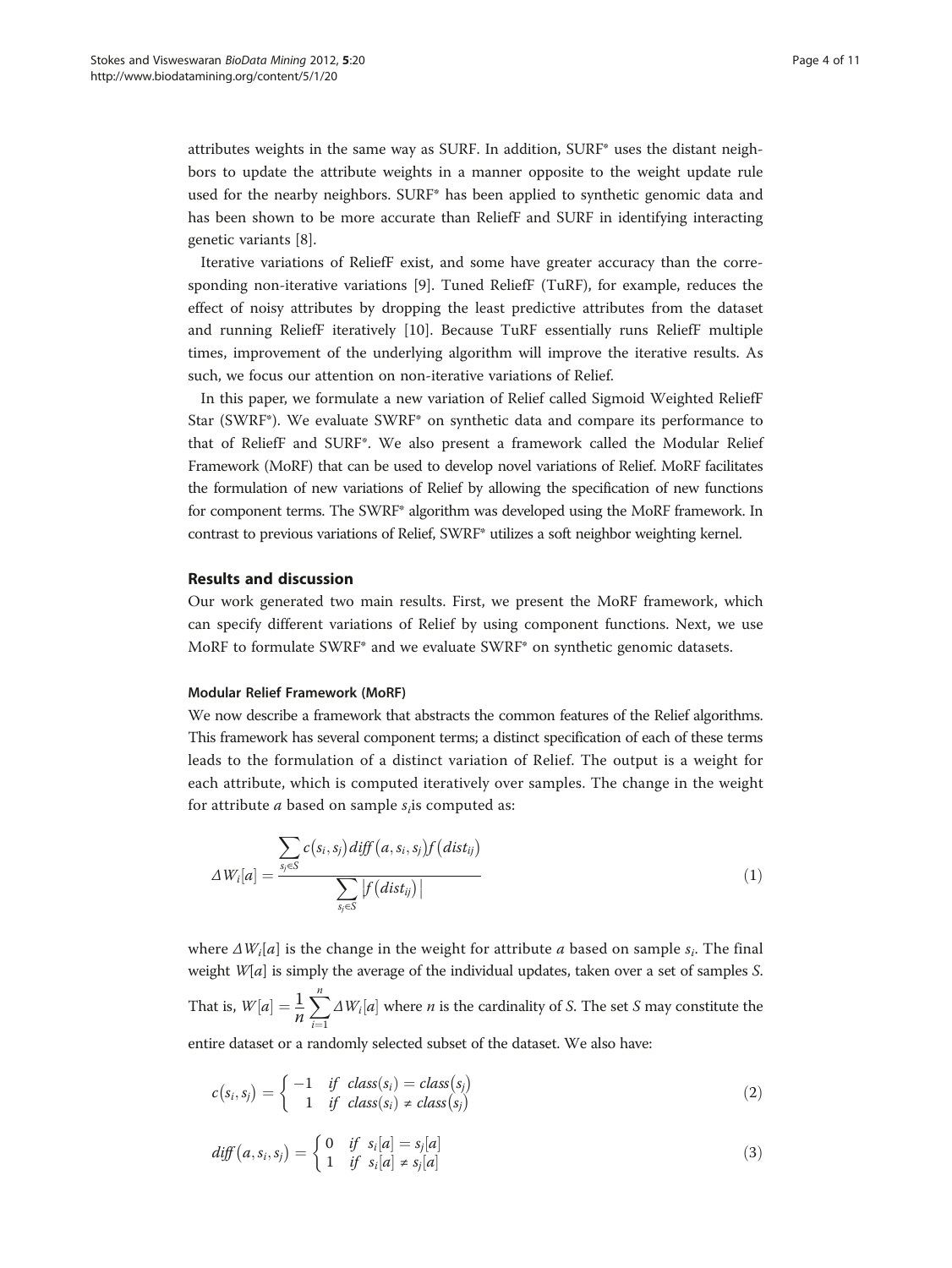$$
dist_{ij} = \sum_{a} diff(a, s_i, s_j)
$$
\n(4)

Where  $class(s_i)$  is the class of sample  $s_i$  and  $s_i[a]$  is the value of attribute a in sample  $s_i$ . In Equation [1](#page-3-0),  $f(dist_{ij})$  is a neighbor weighting function that assigns a weight to a sample  $s_i$ based on its distance from the sample  $s_i$ . The role of the sum in the denominator in is to normalize the weight update so that  $W[a]$  is in the range  $[-1, 1]$ . In the following sections, we describe each term in Equation [1](#page-3-0) in greater detail.

#### Class comparator

The class comparator, denoted by  $c(s_i,s_j)$  and defined in Equation [2](#page-3-0) is used to compare the class values of samples  $s_i$  and  $s_j$ . It expresses the fact that Relief uses attribute mismatches between a sample and a neighbor in arithmetically opposite ways depending on if the neighbor is of the same class (a hit) or of a different class (a miss).

#### Local difference function

The difference function, denoted by  $diff (a, s_i, s_j)$ , is used to determine the effect of a change along a single dimension (attribute). For nominal attributes such as SNPs, a simple match-mismatch diff function is used as defined in Equation [3.](#page-3-0) The difference between samples  $s_i$  and  $s_j$  along dimension a is 0 if  $s_i[a]$  and  $s_j[a]$  have the same values, and 1 if the values are different. However, other possibilities for the *diff* function can be considered. For example, samples  $s_i$  and  $s_j$  are defined to be equal if both samples have one or more copies of the minor allele for attribute  $a$ , which corresponds to the dominant genetic model at locus a. The diff function can be defined in a similar fashion to represent the recessive or the heterozygote genetic model.

#### Global distance function

In order to locate sample neighbors, Relief uses a distance measure, denoted by  $dist_{ii}$ . The commonest distance measure for samples with nominal attributes such as SNP data is the Hamming distance, which is defined as the number of attributes at which two samples differ in value, and is shown in Equation 4. Equation 4 also shows that the Hamming distance is simply a sum of the *diff* function over all attributes. In general,  $dist_{ii}$  need not be defined in terms of  $diff$ , and other possibilities for the global distance function can be considered for SNP data. For example, if SNP values are coded as 0, 1 or 2 (for 0, 1 or 2 copies of the minor allele), the taxicab distance is defined as follows:

$$
dist_{ij} = \sum_{a} |s_i[a] - s_j[a]|
$$

In general, the global distance measures described above are susceptible to noise [[11](#page-10-0)]. This is especially true in high-dimensional data because differences in irrelevant attributes can spuriously increase the distance between two samples that have the same values for the relevant attributes. Conversely, apparently nearby samples may in fact be quite distant when only the relevant attributes are considered. One way to mitigate the effect of irrelevant attributes is to weight the contribution of each dimension differently such that the global distance measure is influenced more by the higher weighted dimensions than by lower weighted ones. These dimension weights may be obtained from prior knowledge about the attributes or changed dynamically by using Relief's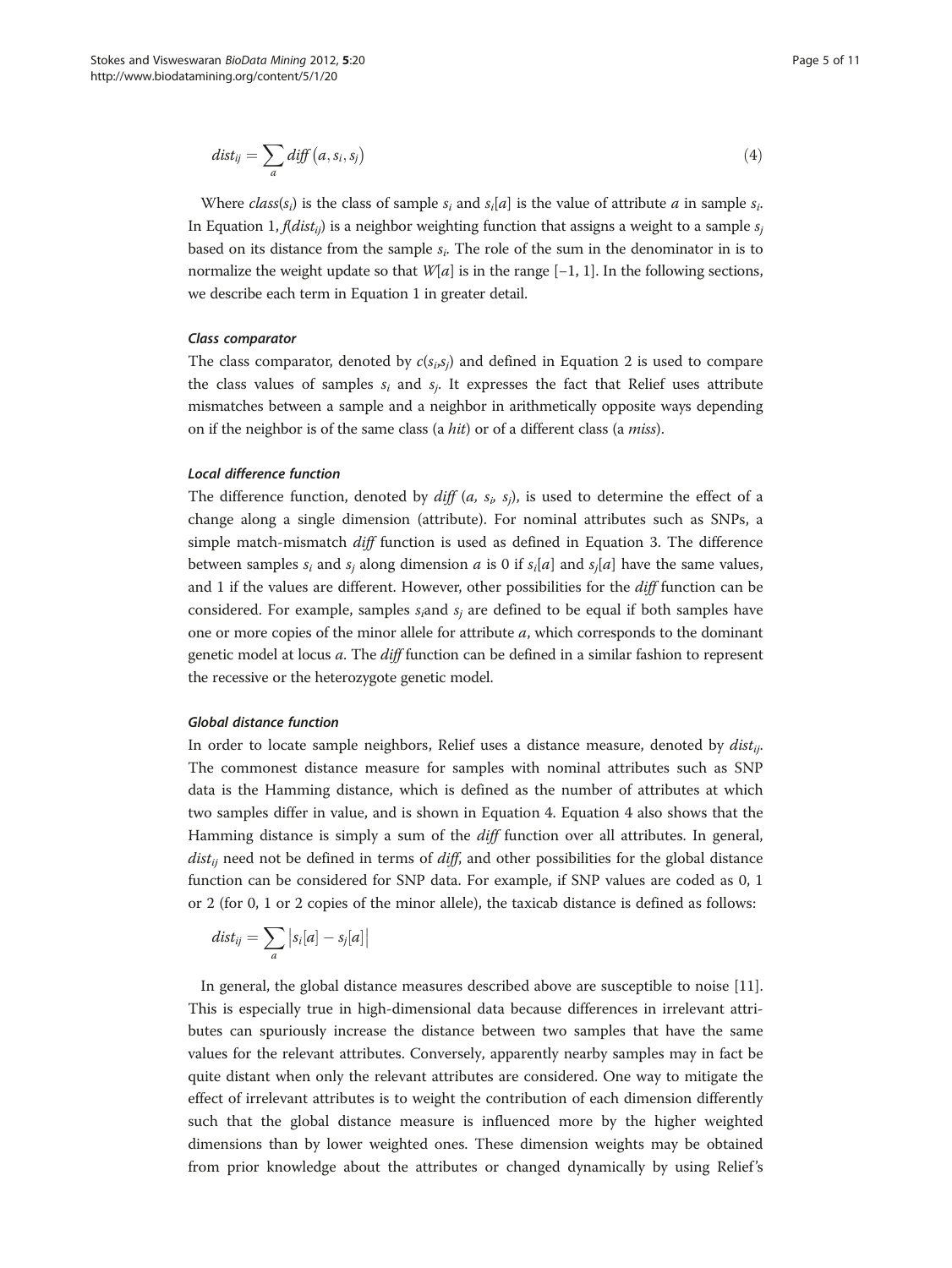own output. For example, Draper et al. developed Iterative Relief [\[12](#page-10-0)], in which Relief is applied repeatedly and during each iteration the dimension weights are set to the attribute weights obtained at the previous iteration.

#### Neighbor weighting function

The neighbor weighting function denoted by  $f(dist_{ij})$  determines which neighbors count for how much in Relief's update rule. Neighbor weights are determined as a function of  $dist_{ij}$ and take values from −1 to 1. A neighbor weight of 1 or −1 means that the neighbor influences the weight update maximally; a neighbor weight of 0 means that the neighbor does not influence the weight update at all. Several previously described variations of Relief differ essentially in the neighbor weighting function. For ReliefF, the neighbor weighting function is defined on a sample-wise basis, yielding a function  $f^i$  for each sample *i*:

$$
f_{hit}^i(dist_{ij}) = \begin{cases} 1 & \text{if } dist_{ij} \leq t_{hit}^i \\ 0 & \text{if } dist_{ij} > t_{hit}^i \end{cases} \qquad f_{miss}^i(dist_{ij}) = \begin{cases} 1 & \text{if } dist_{ij} \leq t_{miss}^i \\ 0 & \text{if } dist_{ij} > t_{miss}^i \end{cases}
$$

where  $t_{hit}^i$  is the distance of the *k*th nearest hit to  $s_i$ , and  $t_{miss}^i$  is the distance of the *k*th nearest miss to  $s_i$  (assuming no ties for the kth hit or the kth miss). For SURF\*, the neighbor weighting function is a step function defined globally as a function of a single parameter:

$$
f\big(\text{dist}_{ij}\big) = \begin{cases} 1 & \text{if } \text{dist}_{ij} \leq t \\ -1 & \text{if } \text{dist}_{ij} > t \end{cases}
$$

where  $t$  is a user defined distance threshold (e.g., mean pairwise sample distances). Figure [1](#page-6-0) shows graphically the neighbor weighting functions used in ReliefF and SURF\*.

#### Sigmoid Weighted ReliefF Star (SWRF\*)

We now describe a new variation of ReliefF called SWRF\*. In the MoRF framework, SWRF\* differs from ReliefF and SURF\* in that it uses a sigmoid neighbor weighting function that is defined as:

$$
f\big(dist_{ij}\big) = \frac{2}{1 + e^{\frac{-\left(t - dist_{ij}\right)}{u/4}}} - 1
$$

where  $t$  and  $u$  are parameters that define the center and width of the sigmoid function and  $dist_{ij}$  is the Hamming distance. The value 4 scales the width  $u$  and was chosen as described in the next paragraph. This neighbor weighing function takes values close to 1 and −1 for nearby and distant neighbors respectively, and provides a smooth transition of weights for the intermediate neighbors. The star in SWRF\* indicates that it uses both nearby and distant neighbors, similar to SURF\*. In our experiments, we set  $t$  to the mean pairwise distance between samples, and  $u$  to the standard deviation of the pairwise distances. Figure [2](#page-6-0) depicts this neighbor weighting function.

The motivation for using the sigmoid function in SWRF\* compared to the step function in SURF\* is to avoid the large change in weight that may occur due to a small change in distance as can happen with samples that are close to the distance threshold t. The width of the sigmoid function is scaled by a factor of 4. The value of 4 provided the best performance among a range of values that included 1, 2, 3, 4, 6, 8, and 16. We evaluated the candidate values for the scale factor using 50 replications of the 200 and 400 sample size datasets. If the scale factor is large (>16) the function becomes narrow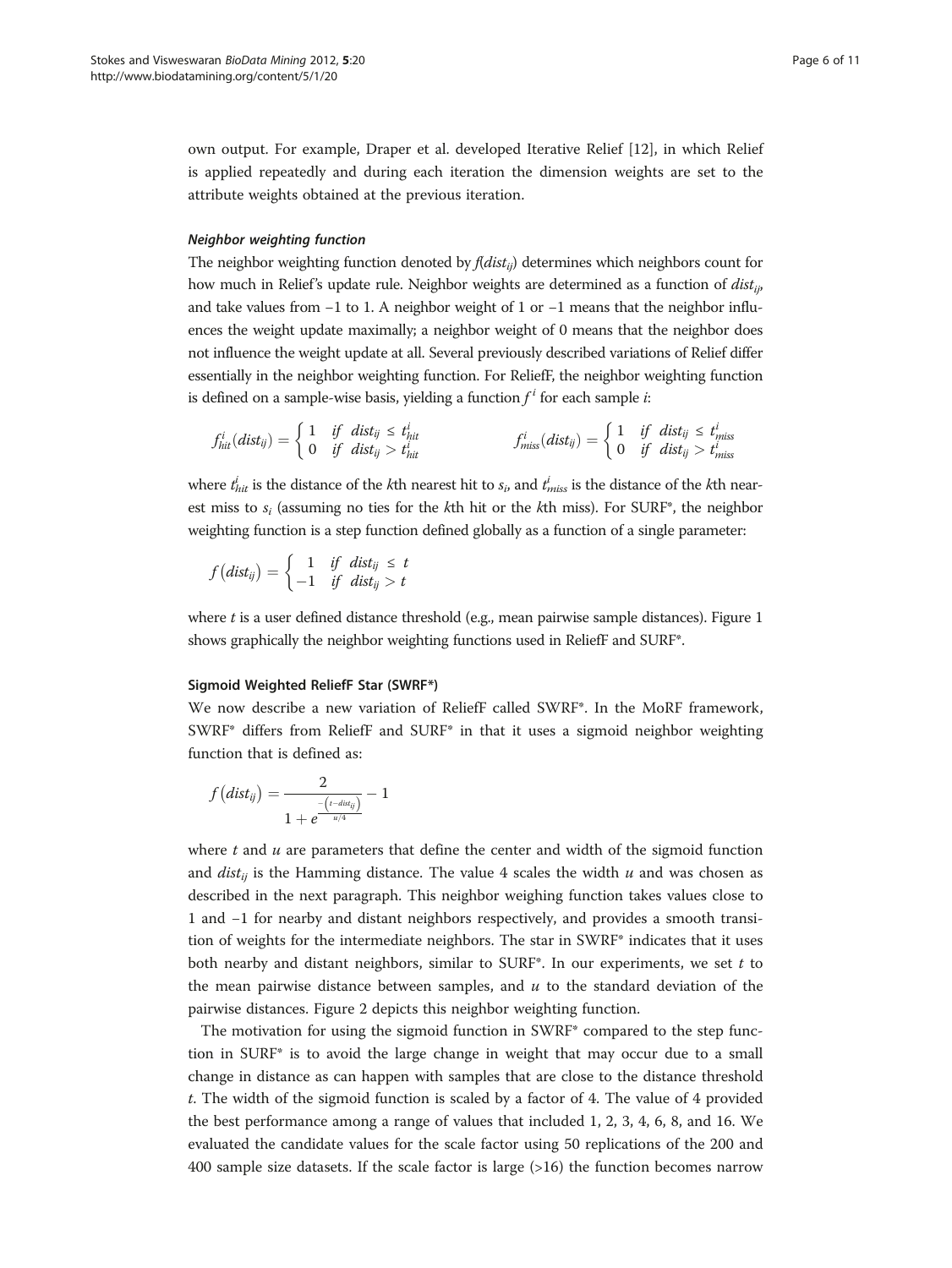<span id="page-6-0"></span>

and behaves like a step function. Less than 20% of the samples are given weights significantly different from SURF\*, and the performance of SWRF\* is similar to SURF\*. If the scale factor is small  $\langle 1 \rangle$ , the function becomes too wide and assigns less than 1% of the samples the "full" weight ( $|f(x)| > 0.95$ ). The sigmoid function loses it characteristic plateau regions, and behaves like a ramp function. A scale factor of 4 assigns full weight to sample pairs that are more than roughly one standard deviation from the pairwise distance mean. This yields an intermediate number of neighbor pairs (~30%) which are assigned full weight.

#### Evaluation of SWRF\*

The success rates of ReliefF, SURF\*, and SWRF\* on synthetic data are plotted in Figure 2. The algorithms were evaluated on their ability to identify the two epistatic

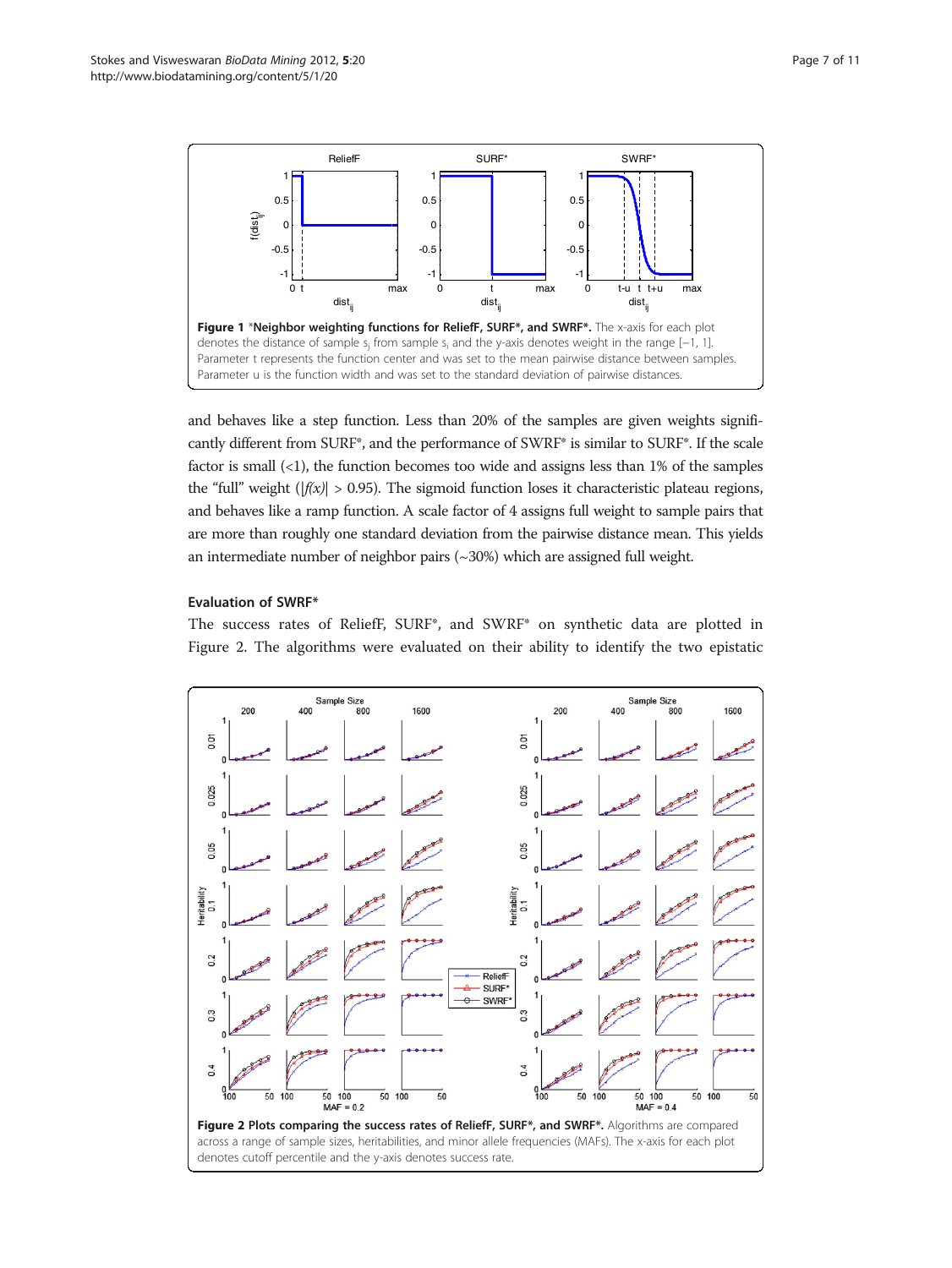SNPs out of a set of 1000 noisy variables across multiple genetic models and replications. Each plot gives the success rate on 500 datasets with a specific sample size and heritability. The x-axis of each plot denotes the cutoff percentile (100<sup>th</sup> to 50<sup>th</sup> percentile in steps of 1 percentile point) for the rank-ordered list of the 1000 SNPs. The  $\gamma$ -axis denotes the fraction of the 500 datasets in which the two epistatic SNPs are present in the list of rank-ordered SNPs above the specified percentile cutoff in the top ranked SNPs. At small heritabilities and sample sizes when the genetic effect is small all three algorithms performed poorly, while at large heritabilities and sample sizes when the genetic effect is large all three performed well. At intermediate heritabilities and sample sizes, SWRF\* and SURF\* performed significantly better than ReliefF, and SWRF\* outperformed SURF\*.

Table 1 gives the results of Fisher's exact test comparing the success rates of SWRF\* and ReliefF at the 95<sup>th</sup> percentile cutoff (i.e., at x-axis value of 95 in Figure [2\)](#page-6-0) for two MAFs (0.2 and 0.4), seven heritabilities (ranging from 0.001 to 0.4) and four sample sizes (200, 400, 800 and 1600). At the 0.05 significance level, SWRF\* performed statistically significantly better than ReliefF for large heritabilities  $(>0.2)$  and sample sizes  $(>800)$ . Table [2](#page-8-0) shows the results of Fisher's exact test comparing the success rates of SWRF\* and SURF\* at the 95<sup>th</sup> percentile cutoff. At the 0.05 significance level, SWRF\* performed statistically significantly better than SURF\* at intermediate sample sizes (400 and 800) and intermediate to higher heritabilities (0.2, 0.3 and 0.4 at MAF = 0.2 and 0.1, 0.2, 0.3 and 0.4 at MAF =  $0.4$ ). In addition, SWRF<sup>\*</sup> never performed statistically significantly worse than SURF\* at any of the MAF, heritability and sample size settings that we tested.

#### Conclusions

Efficient identification of interactions in SNP data is an important and challenging computational problem. The Relief algorithms provide a promising first stage method

| <b>MAF</b> | Sample size         |        |          |          |          |  |  |
|------------|---------------------|--------|----------|----------|----------|--|--|
|            | <b>Heritability</b> | 200    | 400      | 800      | 1600     |  |  |
| 0.2        | 0.001               | 1      |          | 0.3737   | 0.6242   |  |  |
| 0.2        | 0.025               | 1      | 0.0692   | 0.0346   | < 0.0001 |  |  |
| 0.2        | 0.05                | 0.2492 | 0.7255   | 0.4766   | < 0.0001 |  |  |
| 0.2        | 0.1                 | 1      | 1        | < 0.0001 | < 0.0001 |  |  |
| 0.2        | 0.2                 | 1      | 0.0091   | < 0.0001 | < 0.0001 |  |  |
| 0.2        | 0.3                 | 0.0081 | < 0.0001 | < 0.0001 | < 0.0001 |  |  |
| 0.2        | 0.4                 | 0.0002 | < 0.0001 | < 0.0001 | 0.0164   |  |  |
| 0.4        | 0.001               | 1      | 1        |          | 0.0640   |  |  |
| 0.4        | 0.025               | 0.1237 | 0.8020   | < 0.0001 | < 0.0001 |  |  |
| 0.4        | 0.05                | 1      | 0.7527   | < 0.0001 | < 0.0001 |  |  |
| 0.4        | 0.1                 | 1      | 0.3546   | < 0.0001 | < 0.0001 |  |  |
| 0.4        | 0.2                 | 0.5466 | 0.1433   | < 0.0001 | < 0.0001 |  |  |
| 0.4        | 0.3                 | 0.1178 | < 0.0001 | < 0.0001 | < 0.0001 |  |  |
| 0.4        | 0.4                 | 0.1433 | < 0.0001 | < 0.0001 | < 0.0001 |  |  |

Table 1 Fisher's exact test p-values comparing success rates of SWRF\* and ReliefF at the 95<sup>th</sup> percentile cutoff

Shaded cells show SWRF\* outperforms ReliefF at the 0.05 significance level (Bonferroni corrected).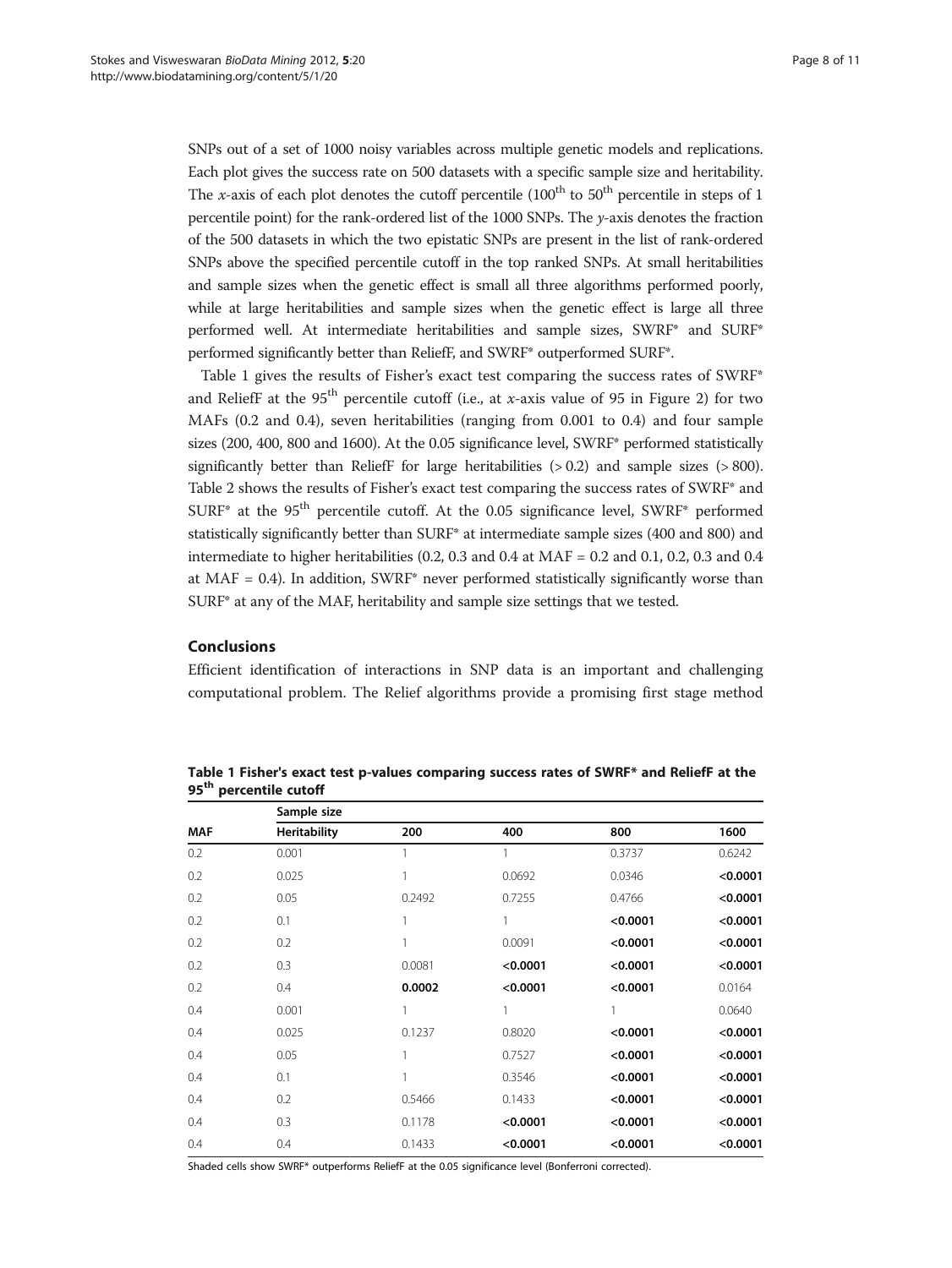| <b>MAF</b> | Sample size         |        |          |          |          |  |  |
|------------|---------------------|--------|----------|----------|----------|--|--|
|            | <b>Heritability</b> | 200    | 400      | 800      | 1600     |  |  |
| 0.2        | 0.001               | 1      |          |          |          |  |  |
| 0.2        | 0.025               | 1      | 0.7730   |          | 0.5123   |  |  |
| 0.2        | 0.05                | 0.2173 |          |          | 0.0087   |  |  |
| 0.2        | 0.1                 | 1      | 0.4206   | 0.0385   | 0.0122   |  |  |
| 0.2        | 0.2                 | 1      | 0.1307   | < 0.0001 | 0.0611   |  |  |
| 0.2        | 0.3                 | 0.6852 | < 0.0001 | < 0.0001 |          |  |  |
| 0.2        | 0.4                 | 0.0871 | < 0.0001 | 0.2874   |          |  |  |
| 0.4        | 0.001               | 1      |          | 1        |          |  |  |
| 0.4        | 0.025               | 1      | 0.6045   | 0.2231   | 0.0831   |  |  |
| 0.4        | 0.05                | 1      | 1        | 0.0922   | 0.0151   |  |  |
| 0.4        | 0.1                 | 0.6242 | 0.4991   | 0.0229   | 0.0004   |  |  |
| 0.4        | 0.2                 | 0.6866 | 0.3833   | 0.0235   | < 0.0001 |  |  |
| 0.4        | 0.3                 | 0.2579 | 0.1199   | 0.0002   |          |  |  |
| 0.4        | 0.4                 | 0.2881 | 0.0002   | < 0.0001 |          |  |  |

<span id="page-8-0"></span>Table 2 Fisher's exact test p-values comparing success rates of SWRF\* and SURF\* at the 95<sup>th</sup> percentile cutoff

Shaded cells show SWRF\* outperforms SURF\* at the 0.05 significance level (Bonferroni corrected).

for identifying disease associated SNPs large-scale genomic datasets, even in the presence of nonlinear interactions and small main effects.

We have developed a framework called MoRF that abstracts the common features of the Relief algorithms. Several recently developed variations of the Relief algorithm may be viewed as distinct specifications of this framework's neighbor weighting function. Novel enhanced variations of ReliefF can be developed by specifying new component functions in MoRF.

Using the MoRF framework we developed a new variation of ReliefF called SWRF\* that uses a sigmoid neighbor weighting function. SWRF\* performed significantly better at identifying interacting genetic variants in synthetic data than ReliefF and the recently described method SURF\*.

#### Methods

We evaluated ReliefF, SURF\*, and SWRF\* on a large set of synthetic SNP datasets. For Relieff, we set  $k = 10$ . For SURF\*, we set the distance threshold t to the mean pairwise distance between samples. For SWRF\*, we set sigmoid function parameters  $t$  and  $u$  to the mean pairwise distance and to the standard deviation of the mean pairwise distance, respectively.

We used synthetic SNP data that were used by Moore et al. in evaluating SURF\* [[10](#page-10-0)]. The data is available for download from [http://discovery.dartmouth.edu/epistatic\\_data/](http://discovery.dartmouth.edu/epistatic_data/). The data were generated from 70 two-SNP epistatic models with different disease penetrance functions, minor allele frequencies (MAFs) of 0.2 or 0.4, and seven heritabilities ranging from 0.01 to 0.40 (0.01, 0.025, 0.05, 0.10, 0.20, 0.30, and 0.40) that might be expected for a common disease. To study the effect of sample size, from a given model, 100 datasets were generated for each of four sample sizes (200, 400, 800 and 1600) where each dataset contains equal number of disease and healthy samples. For a generated pair of epistatic SNP values, a set of 998 SNPs that were assigned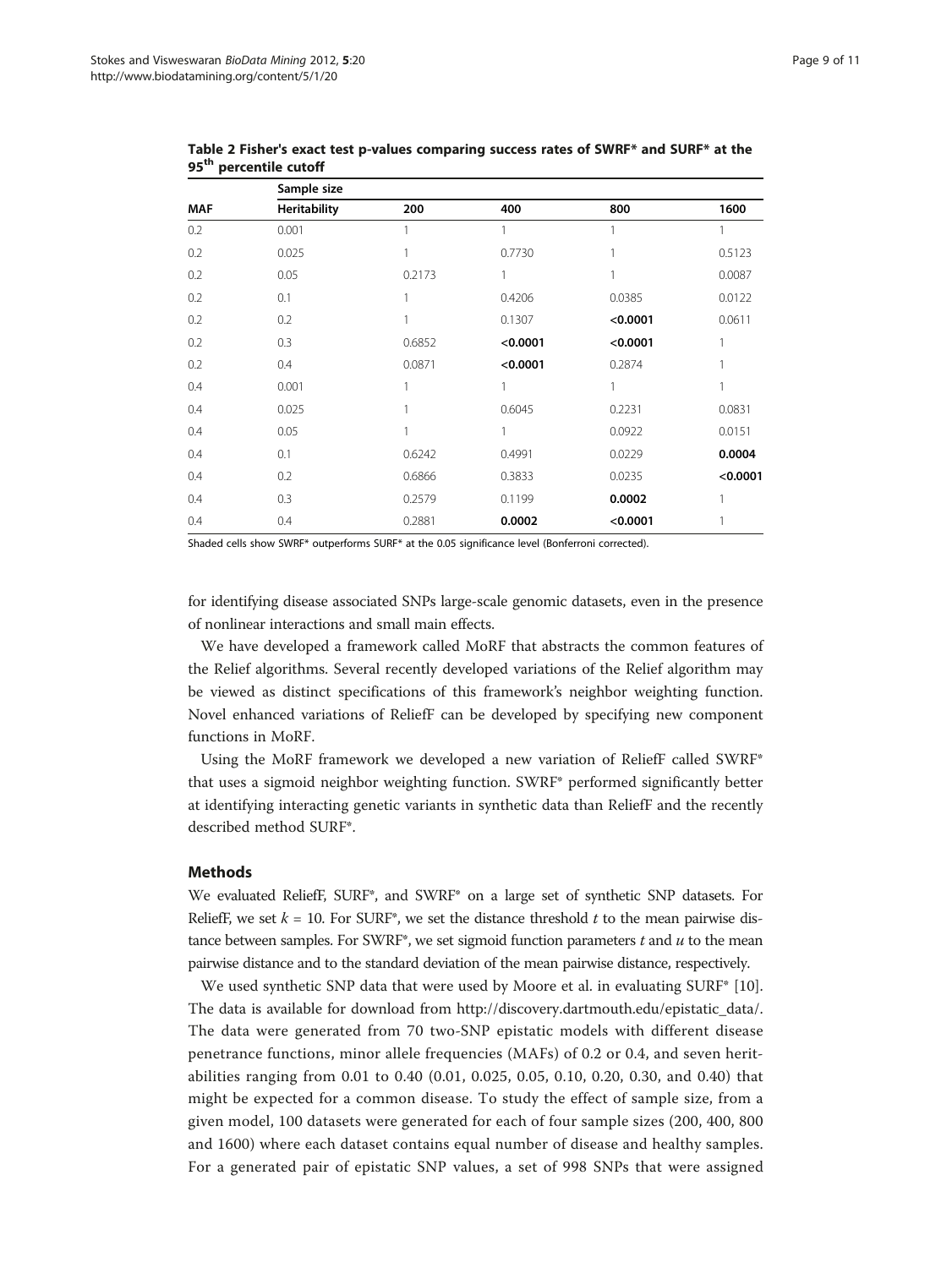<span id="page-9-0"></span>random values was appended to simulate SNPs that are non-informative with respect to the disease status. In all, 28,000 datasets were analyzed.

We evaluated the performance of ReliefF, SURF\*, and SWRF\* on power. For a set of 500 datasets generated from a group of 5 related models, power is a number from 0 to 1 that denotes the proportion of datasets in which both epistatic SNPs are located in the list of rank-ordered SNPs above a specified cutoff. For example, in a dataset of 1000 SNPs, a cutoff of 95<sup>th</sup> percentile implies that the top ranked 50 SNPs (top 5%) are examined for the presence of the two epistatic SNPs. To graphically compare the algorithms, we plotted the power of each algorithm for cutoffs varying from  $100<sup>th</sup>$ percentile to the 50<sup>th</sup> percentile.

We also statistically compared the performance of SWRF\* with that of SURF\* and ReliefF at the 95th percentile cutoff. To compare two algorithms at this cutoff, we compared the differences between their success rates using used Fisher's exact test. For a set of 500 datasets generated from a group of 5 related models, the success rate is the number of datasets in which both epistatic SNPs are located in the list of rank-ordered SNPs above the 95th percentile cutoff. This value is represented by the points on the Figure [2](#page-6-0) curves corresponding to x-axis values of 95. We considered a result to be statistically significant when  $p < 0.05$ , and we applied the Bonferroni correction in order to account for multiple hypothesis testing (we conducted a total of 56 Fisher's exact tests).

The algorithms presented in this paper were implemented in the C# programming language. The program source code and compiled executables are available for download at the open source code repository GitHub ([www.GitHub.com,](http://www.GitHub.com) username MattStokes42, project MoRF).

#### Competing interests

The authors have no competing interests.

#### Authors' contributions

SHV conceived the study; MES developed, implemented and evaluated the algorithms. Both authors read and approved the final manuscript.

#### Acknowledgements

This research was funded by the National Library of Medicine (NLM) grant T15 LM007059 to the University of Pittsburgh Biomedical Informatics Training Program as well as NLM grants R01-LM010020 and HHSN276201000030C.

Received: 7 December 2011 Accepted: 15 October 2012 Published: 3 December 2012

#### References

- Phuong T, Lin Z, Altman R: Choosing SNPs using feature selection. Proceedings of the IEEE Computational Systems Bioinformatics Conference 2005, :301–309.
- 2. De Lobel L, Geurts P, Baele G, Castro-Giner F, Kogevinas M, Van Steen K: A screening methodology based on random forests to improve the detection of gene-gene interactions. European Journal of Human Genetics 2010, 18:1127–1132.
- 3. Kira K, Rendell L: A practical approach to feature selection. In ML92: Proceedings of the ninth international workshop on Machine learning: Morgan Kaufmann Publishers Inc; 1992:249–256.
- 4. Dietterich TG: Machine learning research: four current directions. Al Magazine 1997, 18:97-136.
- 5. Robnik-Šikonja M, Kononenko I: Theoretical and empirical analysis of ReliefF and RReliefF. Machine Learning 2003, 53:23–69.
- 6. Kononenko I: Estimating attributes: analysis and extensions of RELIEF. In Proceedings of the European conference on machine learning on Machine Learning; Catania, Italy. Catania: Springer-Verlag New York, Inc; 1994:171–182.
- 7. Greene CS, Penrod NM, Kiralis J, Moore JH: Spatially uniform ReliefF (SURF) for computationally-efficient filtering of gene-gene interactions. BioData Mining 2009, 2:5.
- 8. Greene C, Himmelstein D, Kiralis J, Moore J: The Informative Extremes: Using Both Nearest and Farthest Individuals Can Improve Relief Algorithms in the Domain of Human Genetics. In Evolutionary Computation, Machine Learning and Data Mining in Bioinformatics. 6023rd edition. Edited by Pizzuti C, Ritchie M, Giacobini M. Heidelberg: Springer Berlin; 2010:182–193. Lecture Notes in Computer Science.
- 9. Sun Y: Iterative RELIEF for feature weighting: algorithms, theories, and applications. IEEE Transactions on Pattern Analysis and Machine Intelligence 2007, 29:1035–1051.